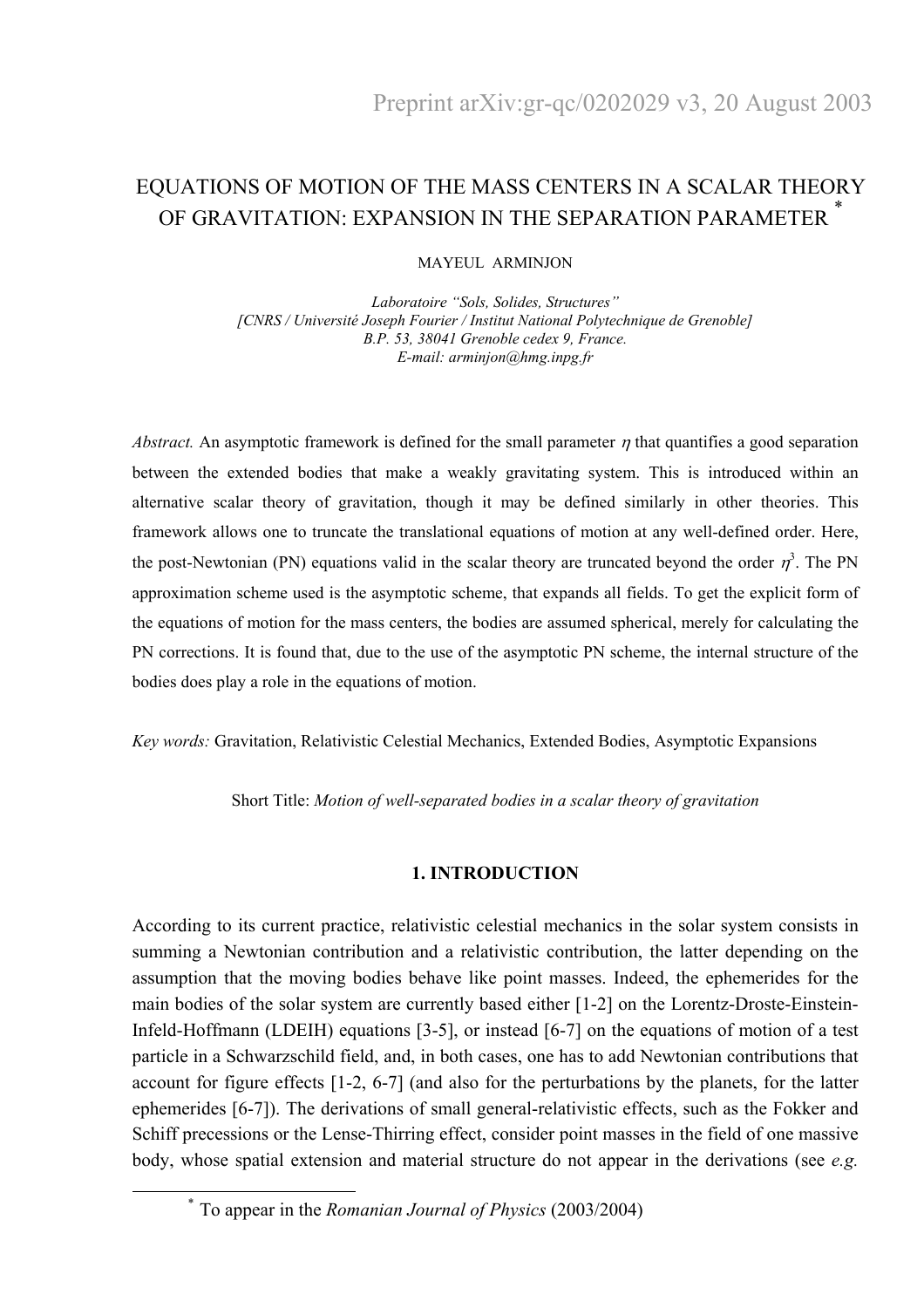Refs. 8-11). It is clearly desirable to account for the finite extension of the bodies that constitute a self-gravitating system, because one should investigate in detail what are the effects of the structure of the bodies, and of their internal motions, on the orbits that they follow according to a relativistic theory of gravitation. (Such effects are to be expected as a consequence of the massenergy equivalence.) Following Fock [12] and Papapetrou [13], a number of authors have developed post-Newtonian (PN) approximation schemes for extended bodies in general relativity (GR). But, in most of these works, the really explicit equations of motion with which one ends up, if any, are just the LDEIH equations – the latter being recovered because some strong simplifications are further made, not because they would apply to a general system of extended bodies at the first PN (1PN) approximation. (The latter is indeed not true, *e.g.* because the spin does play a role, see the quotation of Refs. [15-18] below.) Even in the thorough work of Fock [14], the final form of the 1PN equations of motion for a system of extended bodies is given a bit indirectly, by writing a Lagrangian which is the sum of seven terms, each of which fills a sizeable equation. Among the few examples (known to the author) of explicit translational equations of motion, derived for a system of extended bodies at the 1PN approximation of GR, and which do generalize the LDEIH equations, there are those obtained by Damour *et al.* [15], that include "spin-orbit" and "spin-spin" terms in addition to the LDEIH contribution, and that extend equations previously obtained by Tulczyjew [16] and by Barker and O'Connell [17]. And those of Spyrou [18], in which the difference with the LDEIH equations is also related to the spin.

 Furthermore, besides the DSX formalism [5,15], there has rather recently appeared in GR yet another PN approximation scheme [19] (see also Ref. 20). From the viewpoint of modern approximation theory, this scheme [19] looks much more natural than the standard one [9,14,21], in that the scheme [19] is a rather straightforward application of the usual method of asymptotic expansion for a system of partial differential equations. Essentially, the new scheme [19] introduces a one-parameter family of initial-value problems, thus defining a family of solution fields (in Ref. 20, a family of solution fields is *a priori* assumed, without reference to an initialvalue problem). However, the initial conditions for the spatial metric are very particular in Ref. 19; it could be difficult to extend the approach [19] to a general-enough system, because in GR the initial conditions for the spatial metric have to verify the nonlinear *constraint equations*. Whereas local equations in this "asymptotic" scheme have been written for some gauge conditions [19-20] and some mathematical properties of the solutions have been studied [19-20], no equivalent even of the LDEIH equations has yet been given for the asymptotic scheme of GR. On the other hand, equations of motion of the mass centers, including spin effects, have been obtained [22-23] within the asymptotic scheme proposed [24] for an alternative, scalar theory of gravitation. The scalar character of that theory simplifies the calculations significantly as compared with GR. Hence, in addition to the interest that one may find in testing that scalar ether-theory (see Ref. 25 for a motivation and a summary of the latter, which will be named hereafter "the scalar theory"), a detailed investigation of the PN equations of motion according to the asymptotic scheme in this theory may also be considered as a preparation for a similar study in GR. Let us recall that, also because the scalar theory is simpler than GR, it is easier, in the scalar theory, to *compare* the standard PN scheme with the "asymptotic" one, and this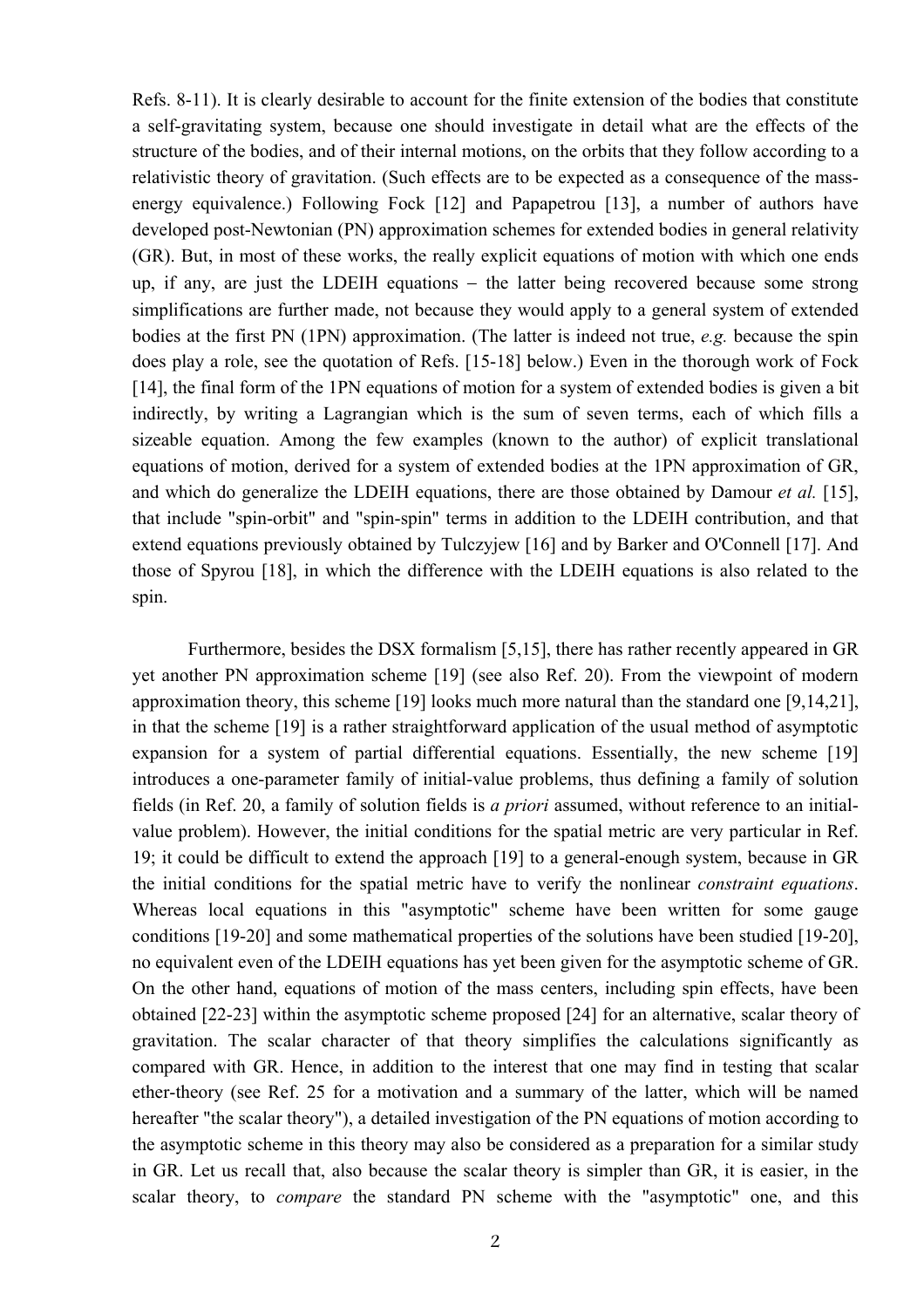comparison shows that the standard scheme indeed is not consistent with the usual method of asymptotic expansion [24]. Hence it would seem very important to develop the use of the asymptotic scheme *in GR also,* up to the obtainment of the equations of motion of the mass centers. However, it could be difficult to do this for a general-enough system, due to the abovementioned difficulty with the initial conditions.

 In the previous work, the most general form of the translational 1PN equations of motion (of the scalar theory) has been given [22], and it has been made tractable in two successive simplification steps [23]. Yet it has been found since that the second simplification step was too drastic, in that it dropped out some terms which must be retained in the solar system. This lack of the work [23] (despite the fact that no error has been seen) came, as we shall see here, from the *absence of an asymptotic framework for the separation parameter*  $\eta$  *introduced there* [ $\eta$  is defined by Eq. (2.1) below]. *The aim of the present paper* is: **i**) to define a such asymptotic framework for  $\eta$ ; **ii**) to use this framework so as to exploit the good separation between bodies in a more satisfying way than in (all) previous attempts, by consistently truncating the expansions with respect to  $\eta$ ; **iii**) to obtain the explicit equations for a truncation order which will be shown appropriate in the solar system. In *Section 2*, we shall introduce a definite asymptotic framework for the separation parameter η. *Section 3* will point out one compelling reason why some terms, which were neglected for working out the final form of the equations in Ref. 23, must actually be retained for calculations in the solar system. This will enforce us to keep all terms up to and including  $\eta^3$  in the translational equations of motion. In *Section 4*, we shall give the final form of the equations for the 1PN corrections to the motion of the mass centers, as expanded up to and including the order  $\eta^3$ . (The necessary calculations are summarized in an *Appendix.*) As in the former work [23], the 1PN *corrections,* but not necessarily the zero-order contributions themselves, will assume that the zero-order mass density, hence also the zero-order pressure and the Newtonian self-potential, are spherically symmetric for each body.<sup>1</sup> *Section 5* will show the derivation of initial conditions for the translational 1PN corrections. Our main conclusions will be given in *Section 6*. We shall refer to the previous work [22-23], and shall use the corresponding notations. Henceforth, "PN" will usually mean "1PN".

### **2. ASYMPTOTIC FRAMEWORK FOR WELL-SEPARATED BODIES**

i

<sup>&</sup>lt;sup>1</sup> This distinction is important, because the zero-order (Newtonian) effects of the departure from sphericity, while very small as compared with the Newtonian main terms for the main bodies of the solar system, have a magnitude comparable to that of the 1PN corrections. Thus, in the solar system, it seems fully justified to neglect the departure from sphericity when calculating the 1PN corrections, but it would be an error to do so for the zero-order contribution. Now, in all PN schemes but the asymptotic scheme, the 1PN positions and velocities are given in one piece (see *e.g.* the LDEIH equations), not as the sum of a zero-order term and a 1PN correction. This means that, except in the asymptotic scheme, one cannot consider the departure from sphericity in a self-consistent way, unless one does so in the whole system of PN equations – which would be very complicated.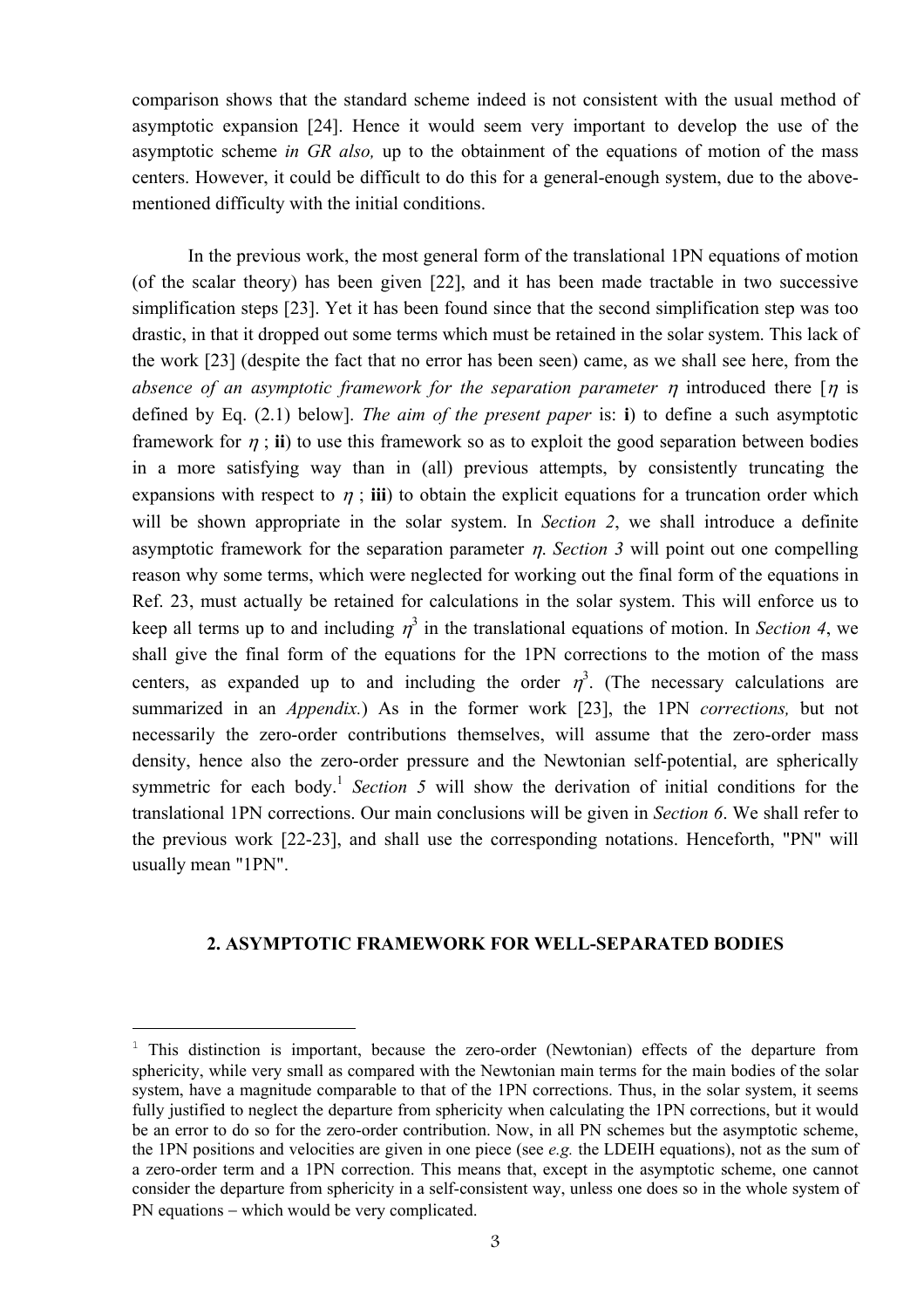In the solar system, the distances between bodies are much larger than their sizes. This leads to define a *separation parameter* thus:

(2.1) 
$$
\eta_0 \equiv \text{Max }_{a \neq b} (r_b/|\mathbf{a} - \mathbf{b}|), \qquad r_b \equiv \frac{1}{2} \text{Sup }_{\mathbf{x}, \mathbf{y} \in D_b} |\mathbf{x} - \mathbf{y}|.
$$

(We use the zero-order positions **a**, **b**, … of the mass centers of the *N* bodies (*a*), (*b*), …, with *a*,  $b, \ldots = 1, \ldots, N$ : since the PN corrections to these positions are very small, this is immaterial for the definition of the small parameter  $\eta_0$ .  $D_a$  is the time-dependent domain occupied by the generic body (*a*) in the *preferred reference frame* of the theory.) Now we wish to use Taylor expansions, *e.g.* at the order 1:

(2.2) 
$$
\frac{1}{R} = \frac{1}{|\mathbf{X} - \mathbf{x}|} = \frac{1}{|\mathbf{X} - \mathbf{b}|} + \frac{(\mathbf{x} - \mathbf{b}).(\mathbf{X} - \mathbf{b})}{|\mathbf{X} - \mathbf{b}|^3} + S(\mathbf{x}, \mathbf{X}),
$$

(2.3) 
$$
S(\mathbf{x}, \mathbf{X}) \leq \frac{1}{2} |x^{i} - b^{i}| |x^{j} - b^{j}| \text{ Sup } 0 \leq \zeta \leq 1 \left| \frac{\partial^{2} (1/|\mathbf{Y}|)}{\partial Y^{i} \partial Y^{j}} \right| \mathbf{Y} = \mathbf{X} - \mathbf{b} + \zeta(\mathbf{b} - \mathbf{x})
$$

To deduce consistent estimates, *we must introduce an asymptotic framework for the small parameter η.* To do the latter thing, we shall now define a *family* (S<sup>η</sup>) *of well-separated PN systems, all analog with our physically given system* S*, and with the gravitational field having the same order of magnitude as in this system, but in which the parameter* η *has an arbitrary value.* The idea is to expand PN fields and equations as  $\eta \rightarrow 0$ , and then to use these equations for the finite small value  $\eta_0$  valid for the physically given system S. To the author's knowledge, no such family of well-separated systems has ever been considered in previous attempts at rigorously accounting, within GR or any other relativistic theory of gravity, for the "good separation" between bodies. (This good separation does occur, *e.g.*, in the solar system.) For example, no such family is considered in Ref. 18. In Ref. 26 (not known to the author for the previous version of this work), a family of well-separated systems is considered given in the study of the *Newtonian* problem of motion (pp. 137-145 in Ref. 26), although the family is not explicitly defined. But no family of well-separated systems is considered in Ref. 26 at the stage of studying the *post-Newtonian* approximation (of GR). As it will appear in Sect. 3 and in the Appendix, the lack, in our previous work [23], of considering the small parameter  $\eta$  within a such definite asymptotic framework (based on a conceptual family of well-separated systems) led then to the inappropriate neglect of some numerically significant terms in the equations of motion at the first PN approximation of the scalar theory.

Essentially, we shall consider that the system  $S<sup>*n*</sup>$  is made of bodies which are identical to those of the system S, but that their separation distances are of order  $\eta^{-1}$  exactly:

$$
|\mathbf{a}^{\eta} - \mathbf{b}^{\eta}| = \operatorname{ord}(\eta^{-1}).
$$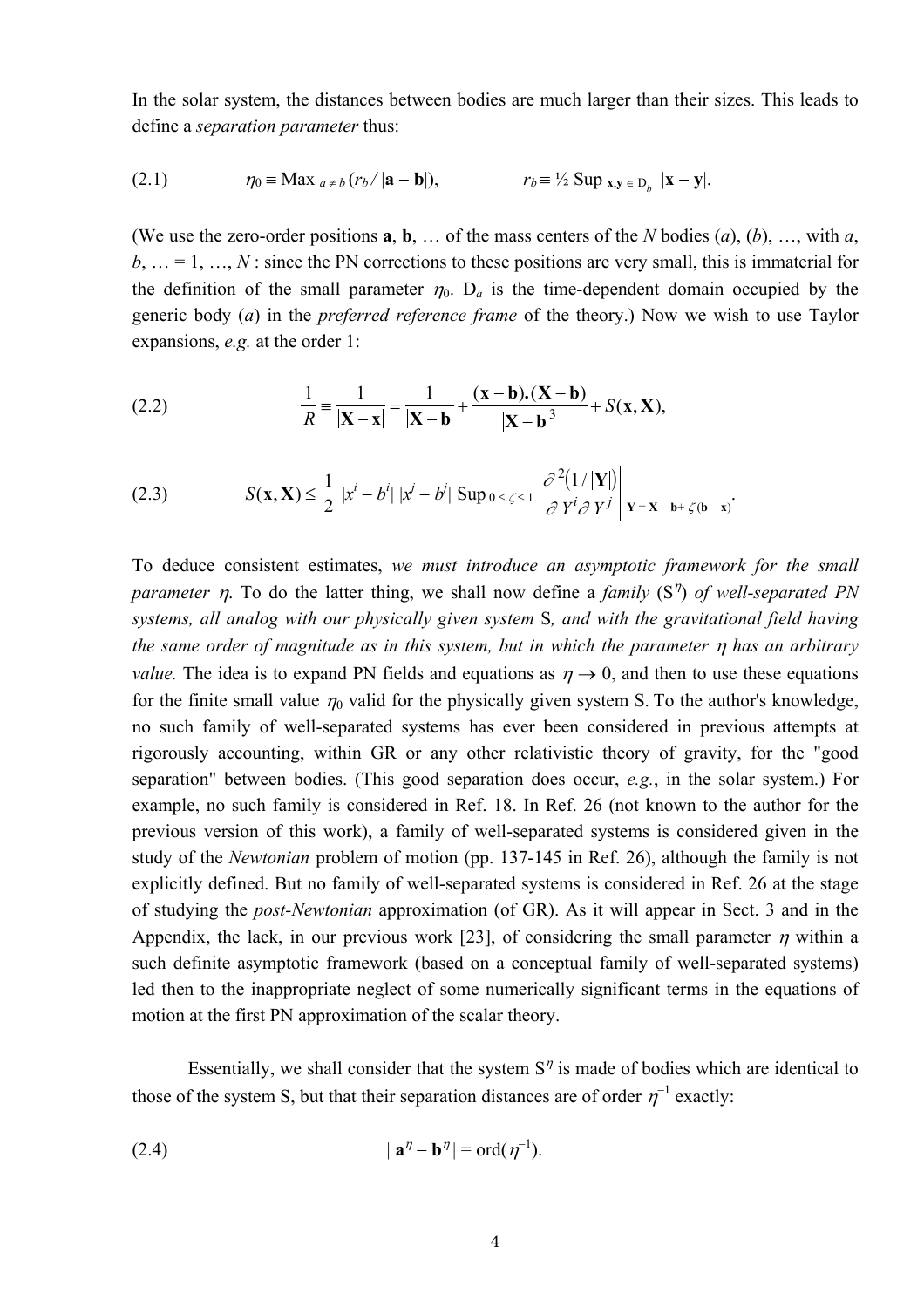Since the fields are defined as solutions of an initial-value problem [24], we actually have to define the independent fields at the initial time only. Because our starting equations here are the first-order equations of the asymptotic PN approximation, which form a closed system of equations (see §§ 2.3 and 2.4 in Ref. 22), it is enough to define the PN fields. (The asymptotic PN equations are not physically self-sufficient, however, in that they do not ensure by themselves that the weak-field/ low-velocity assumptions are satisfied.) The PN gravitational fields, *i.e.* the Newtonian potential associated with the zero-order rest-mass density  $\rho$ :  $U =$ N.P.[ρ], plus the PN field *A*, which is determined by the fields *B* and *W* [22, Eqs. (4.14-15)], depend merely on the PN matter fields. Since the initial values of the latter ones depend only [22, Eqs. (2.32-34)] on the initial *zero-order* matter fields: the 0-order pressure  $p(T = 0)$  [or equivalently the density  $\rho(T=0)$ ], and the 0-order velocity  $\mathbf{u}(T=0)$ , we just have to define the latter fields. We set

(2.5) 
$$
\mathbf{a}^{\eta}(T=0) = \mathbf{a}(T=0) \; \eta_0/\eta,
$$

(2.6) 
$$
\rho^{\eta}(\mathbf{x}, T=0) = \rho(\mathbf{a} + \mathbf{y}, T=0) \text{ if } \mathbf{x} = \mathbf{a}^{\eta} + \mathbf{y} \text{ with } \mathbf{a} + \mathbf{y} \in D_a(T=0).
$$

Equation (2.6) defines  $\rho^{\eta}$  so that, indeed, the density inside the bodies is independent of  $\eta$ [setting  $\rho^{\eta}(x, T = 0) = 0$  if x does not have the form above for some  $a = 1, ..., N$ ], whereas (2.5) ensures that (2.4) is satisfied, at least near  $T = 0$ . To define the velocity  $\mathbf{u}^{\eta}(T = 0)$ , we use the auxiliary assumption that each body undergoes a rigid motion at the Newtonian approximation [14]:

(2.7) 
$$
u^{i} = \dot{a}^{i} + \Omega^{(a)}_{ji} (x^{j} - a^{j}), \text{ or } \mathbf{u} = \dot{\mathbf{a}} + \mathbf{\omega}_{a} \wedge (\mathbf{x} - \mathbf{a}), \text{ for } \mathbf{x} \in D_{a}, \quad (\Omega^{(a)}_{ji} + \Omega^{(a)}_{ij} = 0).
$$

Of course, this is only approximately true (*e.g.* due to the tidal influence of the other bodies), but we shall use this assumption merely to calculate the PN corrections. Since the latter ones are very small, it certainly implies only an extremely small error in the solar system. Anyhow, we can assume that (2.7) is exact at the initial time. From the Newtonian estimate  $\dot{a}^2 \approx U^{(a)}(a)$ , valid in the reference frame of the global mass center, and from (2.4), we expect that, at any time,

(2.8) 
$$
(\dot{a}^i)^{\eta} = \text{ord}(\eta^{1/2}).
$$

We shall assume that this is true if we define the initial translation velocities of system  $S<sup>*η*</sup>$  as

(2.9) 
$$
(\dot{a}^i)^{\eta}(T=0) = (\eta/\eta_0)^{1/2} \dot{a}^i(T=0).
$$

As to the self-rotation velocities, in the solar system they have at most the same magnitude, in linear values, as the translation velocities, and our numerical calculations show that the PN corrections containing quadratic terms in  $\Omega^{(a)}_{ji}$ , included in the final translational equations of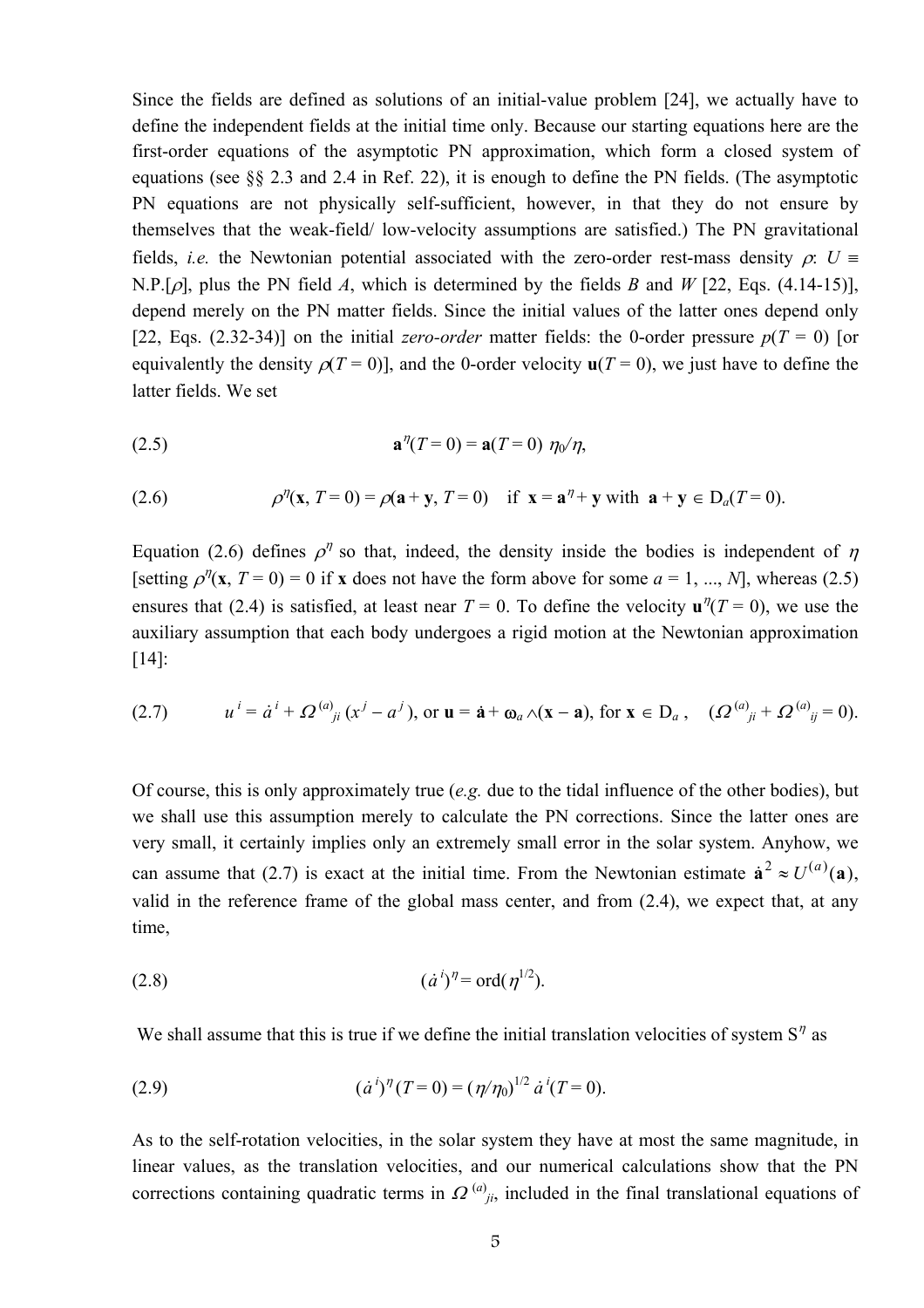Ref. 23, are negligibly small in the solar system. To avoid such terms in the expansions, it turns out to be sufficient that

$$
(2.10) \t\t (2^{(a)}_{ji})^{\eta} \ll \eta^{1/2}.
$$

Hence we shall set, for some small number  $\varepsilon > 0$ ,

(2.11) 
$$
(\Omega^{(a)}_{ji})^{\eta}(T=0) = (\eta/\eta_0)^{\varepsilon+1/2} \Omega^{(a)}_{ji}(T=0),
$$

and we shall assume that this ensures that (2.10) is true at any time.

### **3. THE APPROPRIATE TRUNCATION ORDER IN** η **IN THE SOLAR SYSTEM**

The final translational equations of Ref. 23 {the Newtonian equation, plus the equation for the 1PN corrections, Eq. (2.20) in Ref. 23a or Eq. (6.17) in Ref. 23b, hereafter referred to as "the equations [23]"}, were numerically implemented. The motion of Mercury around the Sun, as obtained by numerical integration of the equations of motion of a test particle in a Schwarzschild field [27], was compared with the motion of Mercury around the Sun, as deduced from the numerical solution of the equations [23] for the two-bodies system Sun-Mercury. The "asymptotic" version of the equations of motion of a test particle in a Schwarzschild field [27]:

(3.1) 
$$
\mathbf{x}_{\text{exact}} = \mathbf{x} + \mathbf{x}_1/c^2 + O(1/c^4), \qquad \mathbf{u}_{\text{exact}} = \mathbf{u} + \mathbf{u}_1/c^2 + O(1/c^4),
$$

(3.2) 
$$
\frac{d\mathbf{u}}{dt} = -\frac{GM}{r^2}\mathbf{n} \qquad (\mathbf{n} \equiv \mathbf{x}/|\mathbf{x}|, \quad r \equiv |\mathbf{x}|),
$$

i

(3.3) 
$$
\frac{d\mathbf{u}_1}{dt} = \frac{GM}{r^2} \times \left\{ \left( \frac{2GM}{r} - \frac{M_1}{M} + 3\left[ (\mathbf{u}.\mathbf{n})^2 + \frac{\mathbf{x}_1.\mathbf{n}}{r} \right] - 2\mathbf{u}^2 \right) \mathbf{n} + 2(\mathbf{u}.\mathbf{n})\mathbf{u} - \frac{\mathbf{x}_1}{r} \right\},
$$

was used for this comparison, since the equations [23] are based on the asymptotic method of PN expansion. <sup>2</sup> [In (3.2) and (3.3), *M* and  $M_1$  are the coefficients of the first-order asymptotic expansion of the active mass (of the Sun, here) in Schwarzschild's exterior solution.] It was found that these two motions differ in a surprisingly significant manner from one another, if one remembers that the investigated scalar theory predicts Schwarzschild's exterior solution in the spherical static case. Unsurprisingly, this great difference could be traced back to the differences in the accelerations. In particular, in the "asymptotic Schwarzschild" equations of motion, the PN correction (3.3) to the acceleration contains terms that are linear in the PN correction  $\mathbf{x}_1$  to the position:

<sup>&</sup>lt;sup>2</sup> However, the asymptotic and standard methods of PN approximation can be made numerically equivalent in the case of a test particle in a Schwarzschild field [27].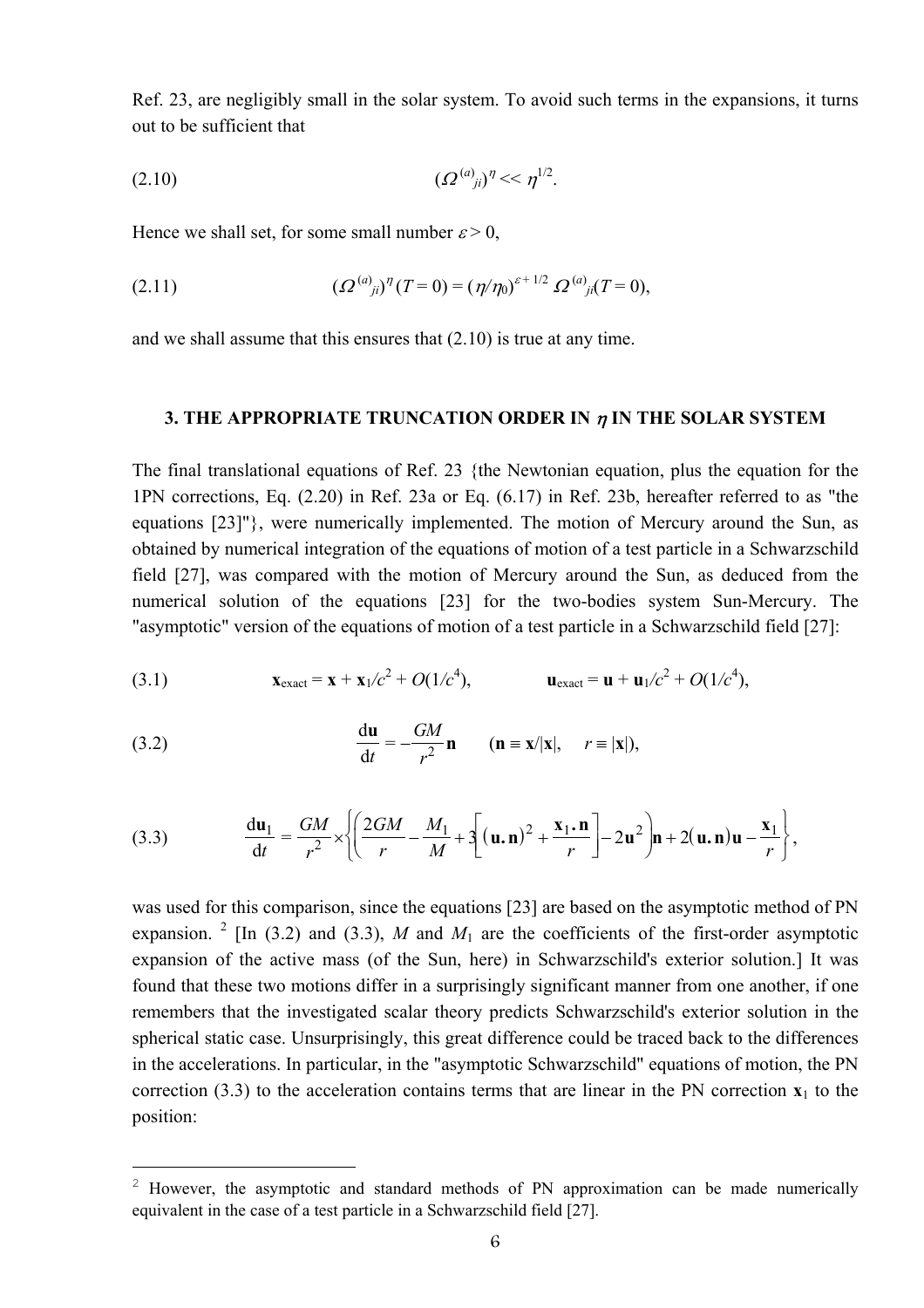(3.4) 
$$
\left(\frac{du_1}{dt}\right)_{x_1} = \frac{GM}{r^2} \times \left(3\frac{x_1 \cdot n}{r} n - \frac{x_1}{r}\right),
$$

and it was found that these terms play a numerically significant role − whereas the equations [23] do not contain any such term. Since the equations [23] are a simplification of Eq. (4.1) below, this means that the simplification must have unappropriately eliminated such terms. And since *Iai* and  $K^{ai}$  in Eq. (4.1) depend merely on the zero-order fields [22, Eqs. (4.8) and (4.10)], such terms, *i.e.* terms that are linear in the vector **a**1, which allows to calculate the PN correction to the position of the mass center, have to come from the integral  $J^{ai}$ . The first simplification of this integral [23a, Eq. (2.17)] kept two groups of terms, the ratio of these two groups being  $O(\eta)$ , and only the second (higher-order) group contains  $\mathbf{a}_1$ . Thus we may guess that it is this second group which gives the equivalent of  $(3.4)$ , and indeed this second group was eliminated in the second simplification step [23a, Eq. (3.12)]. It has been verified that keeping this second group gives just the term (3.4) in the point particle limit, and it has been found that it is of order  $\eta^3$  (see after Eq. (A14) in the Appendix). Therefore, we must keep all terms up to and including (at least) the order  $\eta^3$  for calculations in the solar system. Fortunately, the order  $\eta^3$  turns out to be enough (see the end of Sect. 5).

## **4. THE PN EQUATIONS OF MOTION OF THE MASS CENTERS AT THE ORDER**  $\eta^3$ **(SPHERICAL BODIES)**

The general form of the equation for the PN corrections to the motion of the mass centers is [22, Eq. (4.9)]:

(4.1) 
$$
M_{a}^{1} \ddot{a}_{1}^{i} + \dot{I}^{ai} = J^{ai} + K^{ai},
$$

where  $M_a^1$ ,  $I^{ai}$ ,  $J^{ai}$  and  $K^{ai}$  are defined as integrals of PN fields. Our main task is to get these integrals in a tractable form, using as in Ref. 23 the assumption that the zero-order density  $\rho$  is spherically symmetrical for each body (see Note 1 here), *and* using now the asymptotic framework introduced in Sect. 2. This is a straightforward modification of the previous calculations [23b]. This modification is summarized in the Appendix here. Then, the explicit form of the PN correction to the translational equations of motion is got by entering the obtained expressions of the four integrals [Eqs. (A10, A14, A18-20, A24-28)] into (4.1). In space vector form, this may be written as

(4.2) 
$$
M_a^1 \ddot{\mathbf{a}}_1 = o(\eta^3) + \left[ \left( \tau_a - \frac{5}{6} M_a \right) \dot{\mathbf{a}}^2 - \frac{5}{3} M_a U^{(a)}(\mathbf{a}) - \frac{17}{3} \varepsilon_a - 2T_a \right] \nabla U^{(a)}(\mathbf{a})
$$

$$
- \left[ \left( \tau_a + 2 M_a \right) \dot{\mathbf{a}} \cdot \nabla U^{(a)}(\mathbf{a}) + \frac{4}{3} G M_a \sum_{b \neq a} M_b \frac{\mathbf{n}_{ab} \cdot \dot{\mathbf{b}}}{r_{ab}^2} \right] \dot{\mathbf{a}} + \left[ 2\varepsilon_a + M_a U^{(a)}(\mathbf{a}) \right] \mathbf{\omega}_a \wedge \dot{\mathbf{a}}
$$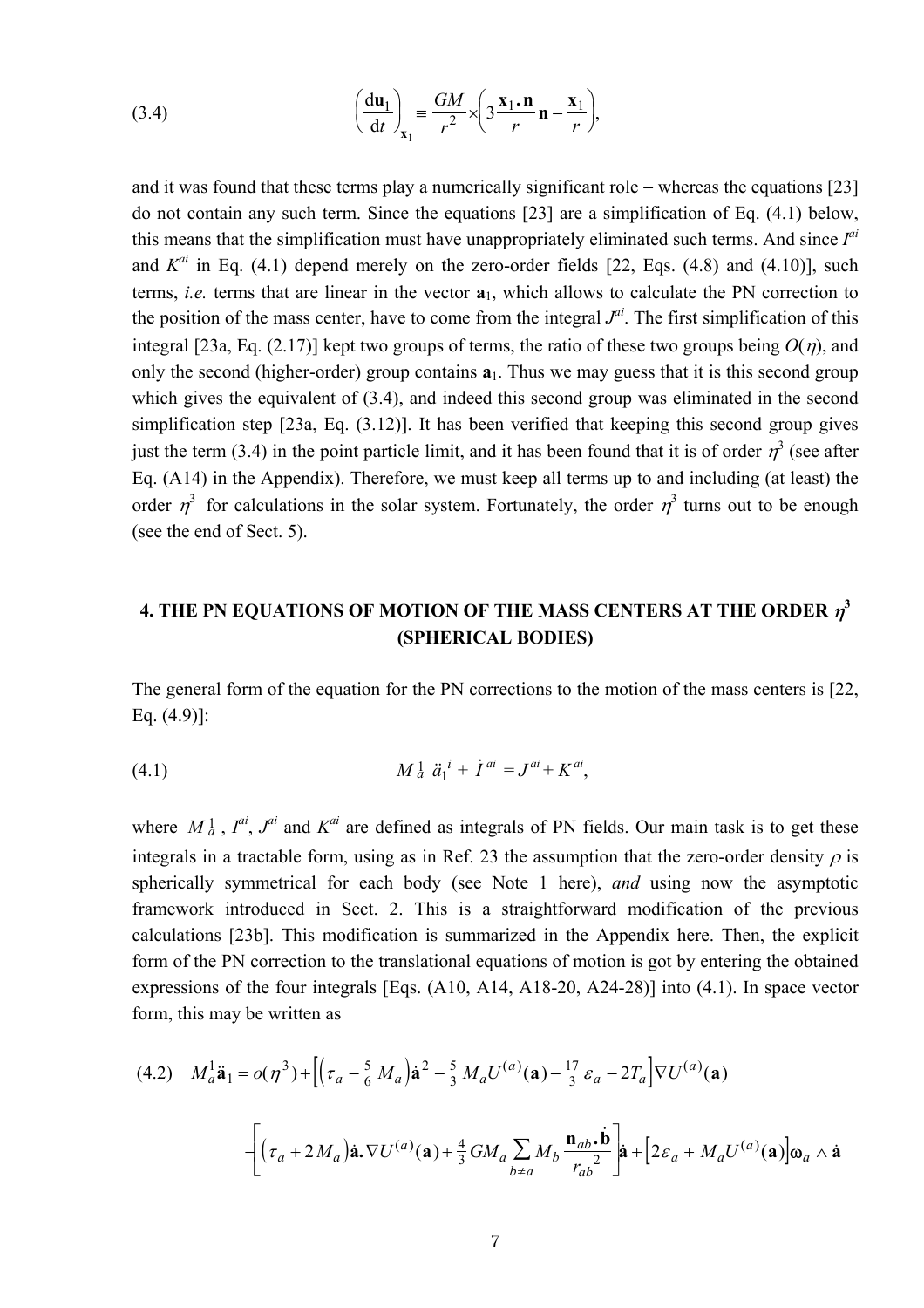$$
+ G \sum_{b \neq a} \left\{ \frac{M_a M_b}{2r_{ab}} \left[ \left( \mathbf{n}_{ab} \cdot \ddot{\mathbf{b}} \right) \mathbf{n}_{ab} - \ddot{\mathbf{b}} \right] + \frac{1}{r_{ab}^2} \left[ -\alpha_{ab} \mathbf{n}_{ab} + \frac{M_a M_b}{2} \left[ \left( 3 \left( \mathbf{n}_{ab} \cdot \dot{\mathbf{b}} \right)^2 - \dot{\mathbf{b}}^2 \right) \mathbf{n}_{ab} - 2 \left( \mathbf{n}_{ab} \cdot \dot{\mathbf{b}} \right) \dot{\mathbf{b}} \right] \right] + \frac{1}{r_{ab}^3} \left[ M_a M_b^1 \left[ \delta \mathbf{b} - 3 \left( \delta \mathbf{b} \cdot \mathbf{n}_{ab} \right) \mathbf{n}_{ab} \right] - M_b M_a^1 \left[ \delta \mathbf{a} - 3 \left( \delta \mathbf{a} \cdot \mathbf{n}_{ab} \right) \mathbf{n}_{ab} \right] \right],
$$

where  $M_a \equiv \int_{D_a} \rho \ dV$  and  $M_a^1$  [Eq. (A10)] are the 0-order mass of body (*a*) and the PN correction to it;  $T_a$ ,  $\varepsilon_a$  and  $\tau_a$  are given by Eqs. (A12-13) and (A30);  $U^{(a)}$  is that part of the Newtonian potential *U* which is produced by the bodies  $b \neq a$ ; *G* is the gravitation constant;  $r_{ab} \equiv$  $|\mathbf{a} - \mathbf{b}|$ ,  $\mathbf{n}_{ab} \equiv (\mathbf{a} - \mathbf{b})/r_{ab}$ ;  $\delta \mathbf{a} \equiv \mathbf{a}_1 - \mathbf{a}$ , and  $\alpha_{ab} \equiv \alpha_a M_b + \alpha_b M_a$  [cf. (A8); in Ref. 23,  $\alpha_{ab}$  denoted  $\alpha_a M_b + \alpha_b M_a - 3 \epsilon_a M_b$ ]. For applications, it is convenient to change the notation thus:

(4.3) 
$$
\mathbf{x}_a \equiv \mathbf{a}, \ \mathbf{x}_{1a} \equiv c^2(\mathbf{a}_{(1)} - \mathbf{a}), \qquad \mathbf{x}_{(1)a} \equiv \mathbf{a}_{(1)} = \mathbf{x}_a + \mathbf{x}_{1a}/c^2,
$$
  
 $\mathbf{u}_a \equiv \dot{\mathbf{a}}, \ \mathbf{u}_{1a} \equiv c^2(\dot{\mathbf{a}}_{(1)} - \dot{\mathbf{a}}) = \dot{\mathbf{x}}_{1a}, \ \ \mathbf{u}_{(1)a} \equiv \dot{\mathbf{a}}_{(1)} = \mathbf{u}_a + \mathbf{u}_{1a}/c^2,$ 

[where  $\mathbf{a}_{(1)}$  is the *IPN position of the mass center of body* (*a*)] and to rewrite (4.2) in terms of the PN corrections  $\mathbf{x}_{1a}$  and  $\mathbf{u}_{1a}$  to the positions and velocities:

$$
(4.4) \frac{d\mathbf{u}_{1a}}{dT} = o(\eta^{3}) + \left[ \left( \frac{\tau_{a}}{M_{a}} - \frac{5}{6} \right) \mathbf{u}_{a}^{2} - \frac{5}{3} U^{(a)}(\mathbf{x}_{a}) - \frac{17\epsilon_{a} + 6T_{a}}{3M_{a}} \right] \nabla U^{(a)}(\mathbf{x}_{a})
$$
\n
$$
- \left[ \left( \frac{\tau_{a}}{M_{a}} + 2 \right) \mathbf{u}_{a} \cdot \nabla U^{(a)}(\mathbf{x}_{a}) \right] \mathbf{u}_{a} + \left[ 2 \frac{\epsilon_{a}}{M_{a}} + U^{(a)}(\mathbf{x}_{a}) \right] \mathbf{0}_{a} \wedge \mathbf{u}_{a}
$$
\n
$$
+ G \sum_{b \neq a} \left\{ \frac{M_{b}}{2r_{ab}} \left[ \left( \mathbf{n}_{ab}, \dot{\mathbf{u}}_{b} \right) \mathbf{n}_{ab} - \dot{\mathbf{u}}_{b} \right] + \frac{1}{r_{ab}^{2}} \left[ -\alpha^{'}_{ab} \mathbf{n}_{ab} + \frac{M_{b}}{2} \left[ \left( 3 \left( \mathbf{n}_{ab}, \mathbf{u}_{b} \right)^{2} - \mathbf{u}_{b}^{2} \right) \mathbf{n}_{ab} - \left( \mathbf{n}_{ab}, \mathbf{u}_{b} \right) \left( 2\mathbf{u}_{b} + \frac{8}{3} \mathbf{u}_{a} \right) \right] \right]
$$
\n
$$
+ \frac{M_{b}}{r_{ab}^{3}} \left[ \mathbf{x}_{1b} - \mathbf{x}_{1a} + 3 \left( \left( \mathbf{x}_{1a} - \mathbf{x}_{1b} \right), \mathbf{n}_{ab} \right) \mathbf{n}_{ab} \right] \right\},
$$
\n
$$
( \mathbf{n}_{a}^{2} + \mathbf{n}_{a}^{2} \mathbf{n}_{a}^{2} + \mathbf{n}_{a}^{2} \mathbf{n}_{a}^{2} \mathbf{n}_{a}^{2} + \frac{M_{b}}{r_{ab}^{3}} \left[ \mathbf{x}_{1b} - \mathbf{x}_{1a} + 3 \left( \left( \mathbf{x}_{1a} - \mathbf{x}_{1b} \right), \mathbf{n}_{ab} \right) \mathbf{n}_{ab} \right] \right\},
$$

$$
(4.5) \quad \alpha'_{ab} \equiv M_b \left( \frac{\mathbf{u}_a{}^2 + \mathbf{u}_b{}^2}{2} + U^{(a)}(\mathbf{x}_a) + U^{(b)}(\mathbf{x}_b) + \frac{11\varepsilon_a + 8T_a}{3M_a} \right) + M_b^1 + \frac{11}{3}\varepsilon_b + \frac{8}{3}T_b.
$$

We note that, in this equation, three *structure-dependent* parameters appear:  $T_a$ ,  $\varepsilon_a$ , and  $\tau_a$ .

### **5. THE INITIAL CONDITIONS FOR THE PN CORRECTIONS TO THE MASS CENTERS**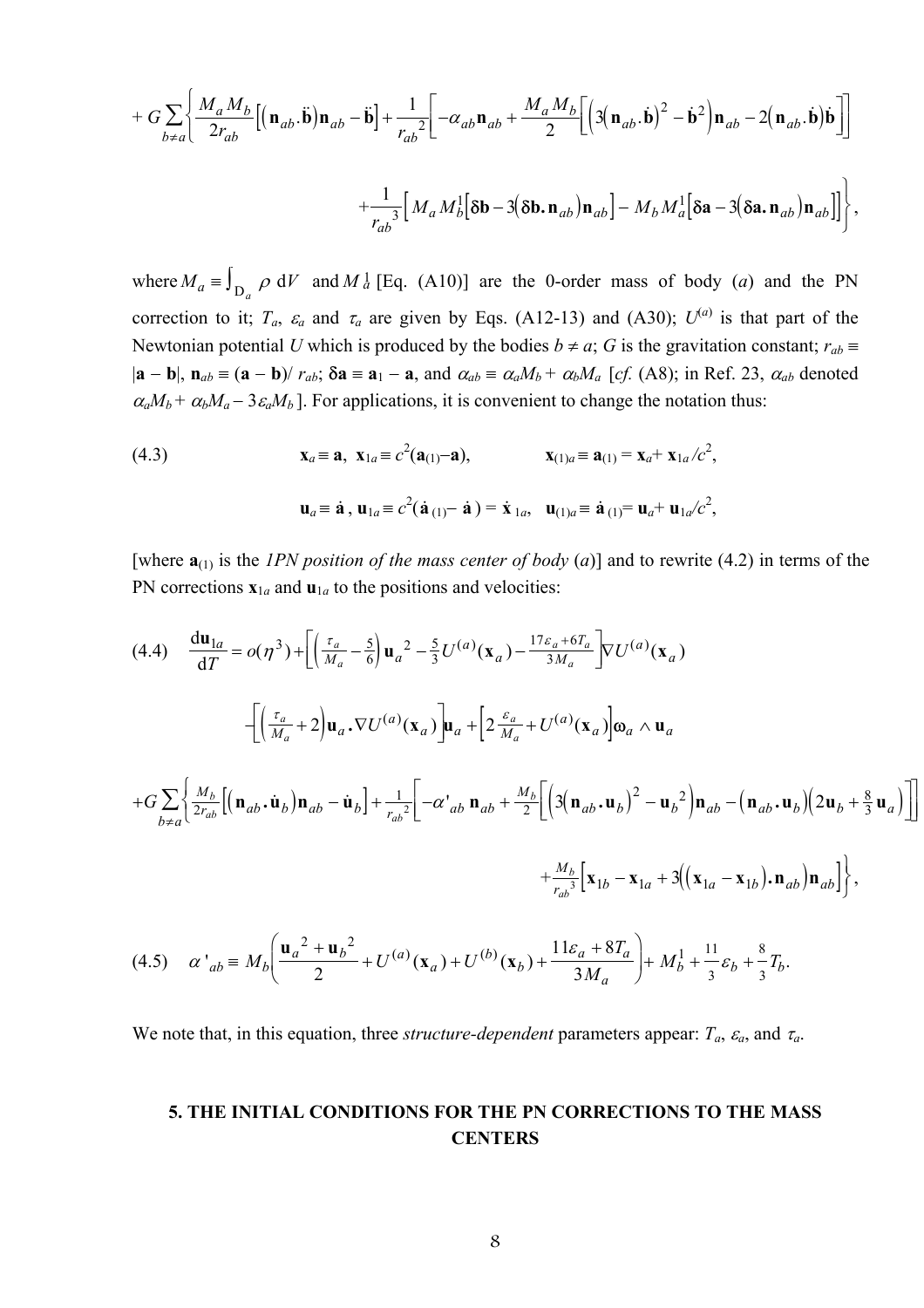The equations of motion are not complete until one has precised the initial conditions. Initial conditions may be imposed on the zero-order approximations for the positions and the velocities of the mass centers, thus

(5.1) 
$$
\mathbf{x}_a(T=0) = \mathbf{x}_{a}^0, \qquad \mathbf{u}_a(T=0) = \mathbf{u}_{a}^0.
$$

At first sight, this does not give the initial conditions that should be fulfilled by the first-order positions and velocities, but the definition of the PN mass centers provides relations between the initial zero-order and first-order values. First,  $[22, Eq. (3.9)<sub>2</sub>]$  gives us with  $[22, Eq. (3.7)<sub>3</sub>]$ :

(5.2) 
$$
M_a^1(\mathbf{a}_1 - \mathbf{a}) = \int_{\mathbf{D}_a} (\mathbf{x} - \mathbf{a}) \rho_1(\mathbf{x}) dV(\mathbf{x}).
$$

(It will be convenient to come back for a while to the notations  $\bf{a}$ ,  $\bf{a}$ ,  $\bf{a}$ <sub>1</sub>,  $\bf{a}$ <sub>1</sub>.) As to the velocities: using the PN mass conservation equations and the definitions, it was proved [22, Eq. (3.21)] that

(5.3) 
$$
M_a^1 \mathbf{a}_1 = \int_{\mathcal{D}_a} (\rho_1 \mathbf{u} + \rho \mathbf{u}_1) dV \quad [+ O(1/c^2)],
$$

and since the initial conditions for the velocity fields are [22, Eq. (2.34)]

(5.4) 
$$
\mathbf{u}(\mathbf{x},0) = \mathbf{u}_{\text{exact}}(\mathbf{x},0), \qquad \mathbf{u}_1(\mathbf{x},0) = \mathbf{0},
$$

we get an equation similar to  $(5.2)$ :

(5.5) 
$$
M_a^1(\dot{\mathbf{a}}_1 - \dot{\mathbf{a}}) = \int_{D_a} (\mathbf{u} - \dot{\mathbf{a}}) \rho_1(\mathbf{x}) dV(\mathbf{x}) \qquad (T = 0).
$$

It thus remains to calculate the integrals on the r.h.s. of  $(5.2)$  and  $(5.5)$ . Just as  $\mathbf{u}_1$  [Eq.  $(5.4)_2$ ], the PN correction  $p_1$  to the pressure is zero at the initial time [22, Eq. (2.32)]. Eq. [22, (2.23)] gives

(5.6) 
$$
\rho_1 = (\mathbf{u}^2/2 + U)\rho \qquad (T = 0).
$$

Then, assuming as before rigid internal motions (2.7) and spherical fields  $\rho$  inside each body (A16), and using the Taylor expansion of the external potential (A6), we get without difficulty

(5.7) 
$$
M_a^1(\mathbf{a}_1 - \mathbf{a}) = \gamma_a[\nabla U^{(a)}(\mathbf{a}) - \mathbf{\omega}_a \wedge \mathbf{a}] + O(\eta^4) \qquad (T = 0),
$$

(5.8) 
$$
M_a^1(\dot{\mathbf{a}}_1 - \dot{\mathbf{a}}) = \gamma_a[\mathbf{\omega}_a \wedge \nabla U^{(a)}(\mathbf{a}) + \mathbf{\omega}_a^2 \dot{\mathbf{a}} - (\dot{\mathbf{a}} \cdot \mathbf{\omega}_a) \mathbf{\omega}_a] + O(\eta^4) \quad (T = 0).
$$

In the notation  $(4.3)$ ,  $(5.1)$ , this is

(5.9) 
$$
\mathbf{x}_{1a}(T=0) = \frac{\gamma_a}{M_a} \left[ \nabla U^{(a)}(\mathbf{x}^0_{\ a}) - \mathbf{\omega}_a \wedge \mathbf{u}^0_{\ a} \right] + O(\eta^4),
$$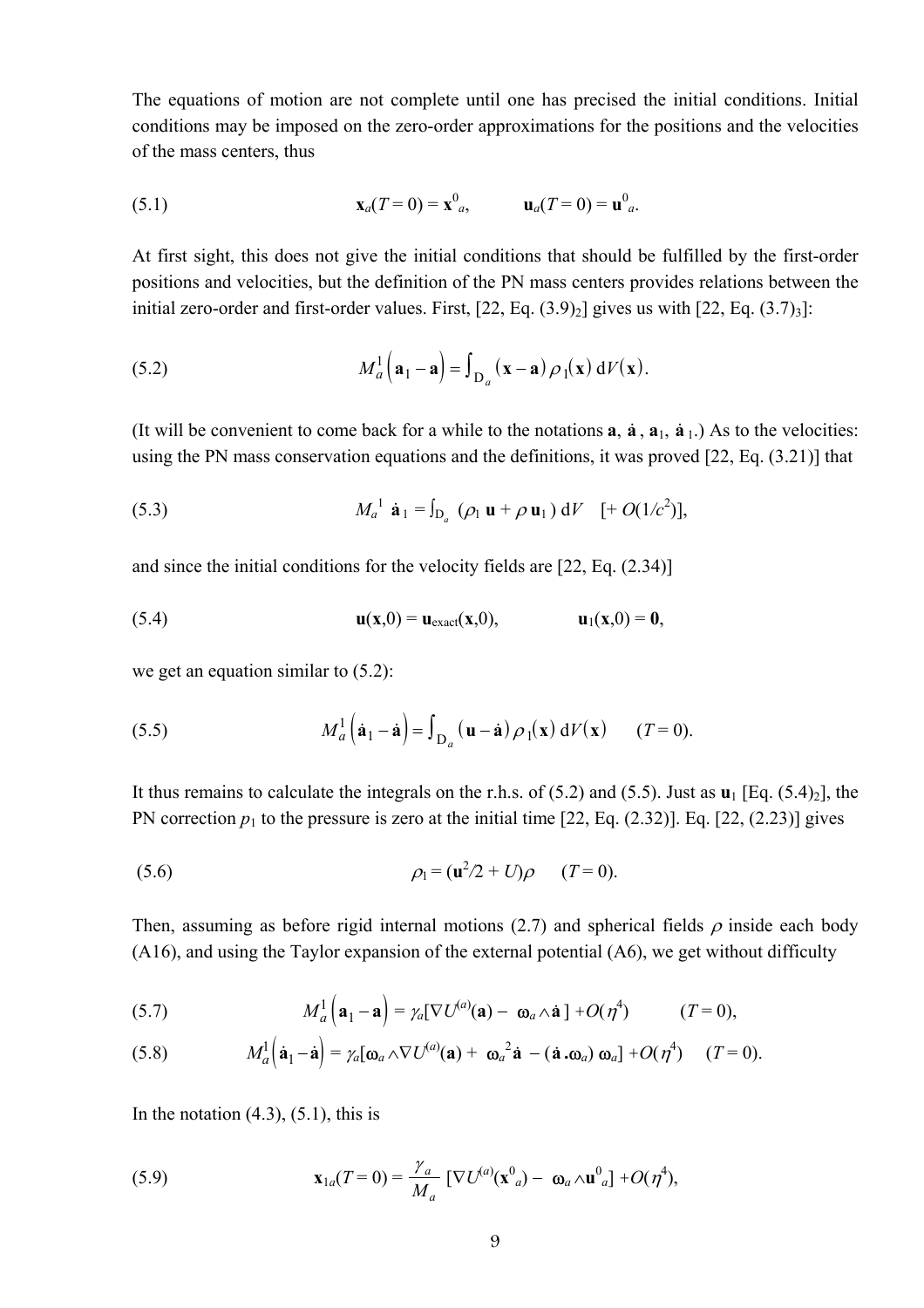(5.10) 
$$
\mathbf{u}_{1a}(T=0) = \frac{\gamma_a}{M_a} [\mathbf{\omega}_a \wedge \nabla U^{(a)}(\mathbf{x}^0_{a}) + \mathbf{\omega}_a^2 \mathbf{u}^0_{a} - (\mathbf{u}^0_{a} \mathbf{\omega}_a) \mathbf{\omega}_a] + O(\eta^4).
$$

 Equation (4.4) for the PN corrections, together with the Newtonian equation and the initial conditions (5.1), (5.9)-(5.10), have been implemented [28-29] in the author's Matlab code [30-31] for the numerical integration and the parameters adjustment in celestial mechanics. (The self-rotation has been neglected for this first implementation, *i.e.*,  $\omega_a = 0$ .) It has been found that the difference with a standard ephemeris is quite small, thus justifying to truncate the expansions in the separation parameter at the order  $\eta^3$  included.

### **6. CONCLUSION**

A good separation between extended bodies may be quantified through a small parameter [14], which we denote by  $\eta$ . Here, we have introduced a natural asymptotic framework for  $\eta$ , thus allowing to conceptually consider a *family*  $S<sup>*n*</sup>$  of well-separated systems (each system is weakly gravitating, with the field strength being nearly the same for all systems, and the separation is better and better as  $\eta \rightarrow 0$ ). It enables one to define a hierarchy of well-defined approximations for the "tidal" effects, by truncating the expansions with respect to  $\eta$ . In the absence of a definite asymptotic framework for the good separation in the previous work [23], some numerically significant terms were neglected in the final, explicit equations of motion obtained there. In the present work, all terms up to and including  $\eta^3$  have been retained in the PN equations of the scalar theory investigated by the author; the order 3 should be sufficient in the solar system.<sup>3</sup> This method of asymptotic expansions provides an alternative to the method first introduced for test particles [32] and then generalized to extended bodies [5,15], that consists in retaining multipoles up to a certain order. It seems to the author that the present method brings us closer to a numerical control of the error involved in neglecting some terms.

 It is also to be noticed that several structure-dependent parameters appear in the final equations of motion (4.4). According to the "asymptotic" method of PN approximation [19-20, 22-24], which has been used in the present work, such appearance seems rather unavoidable, quite independently of the theory considered. This is due to the fact that the general form of the equation for PN corrections [Eq. (4.1) for the investigated theory] involves several integrals of Newtonian fields, which depend on the structure of the body. In another theory, similar

 <sup>3</sup> <sup>3</sup> Note that this truncation order means that the main tidal effects *are* included: as is well-known, tidal effects are primarily associated with a space variation in the external gravity acceleration. Thus, such effects are present in the second gradient of the external Newtonian potential,  $U^{(a)}$ ,  $i$ ,  $j$ , and the order of the latter is precisely  $\eta^3$ . But, of course, the main tidal effects affect the Newtonian (zero-order) part of the acceleration, which is standard and has not been explicitly written here.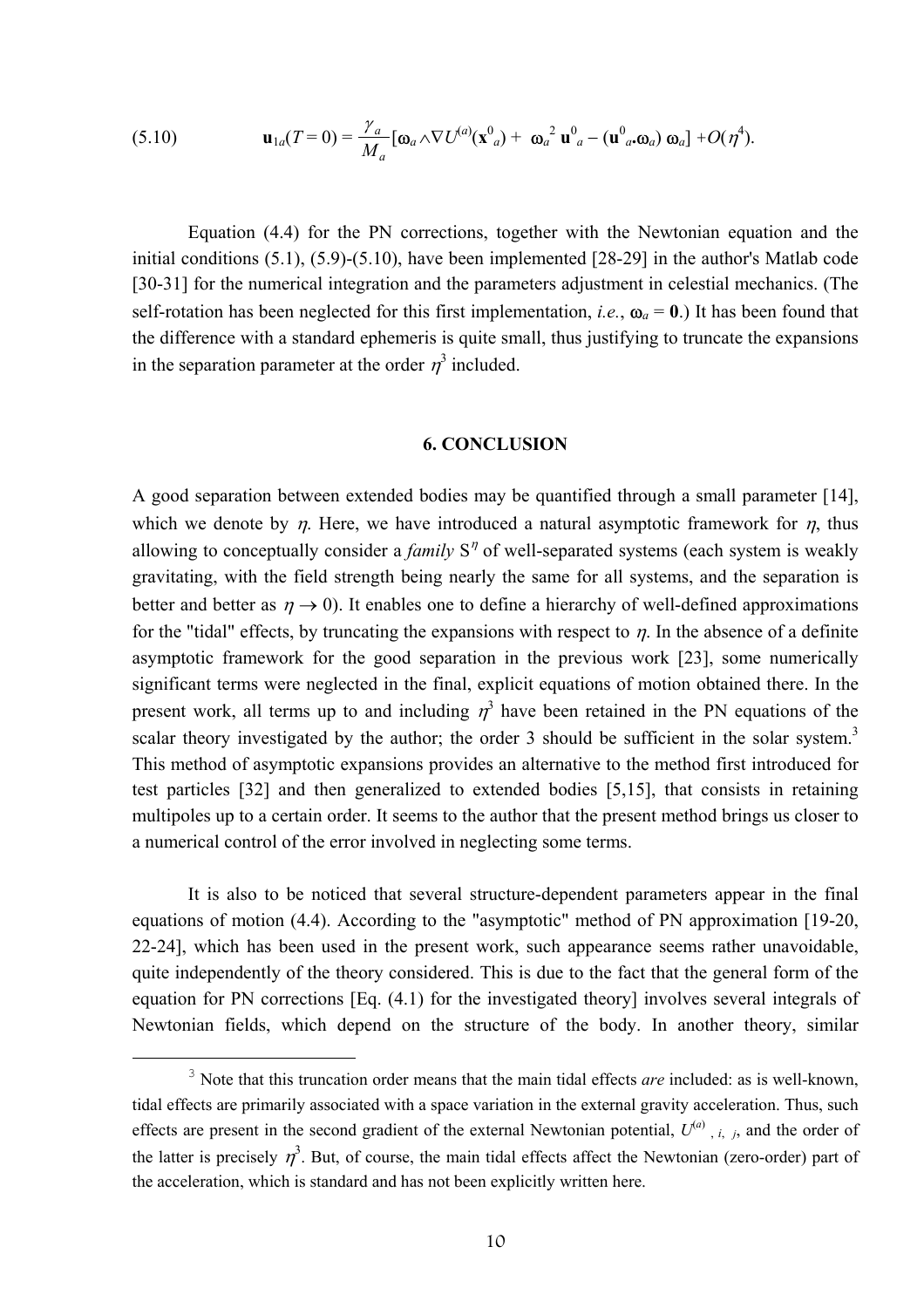equations would be obtained (albeit differing by some coefficients, possibly also by the appearance of new PN gravitational potentials). And, due to the separation between the equations of motion of the order zero and one, which is specific of the asymptotic method, it is hard to see how the structure-dependent integrals could be absorbed in a redefinition of the effective masses (as this turns out to be the case when the standard PN approximation is used [14]). It thus seems likely that structure-dependent parameters should also appear in the final equations of motion in nearly any other theory, when the "asymptotic" method of PN approximation is used.

### APPENDIX: Recalculation of the integrals  $M_a^{\ 1}, I^{ai}, J^{ai}$  and  $K^{ai}$  entering Eq. (4.1)

We shall present in some detail the calculation of the <u>integral  $J^{ai} - L^{ai}$ </u>, where

(A1) 
$$
L^{ai} \equiv \int_{D_a} \rho \left( \frac{\partial^3 W}{\partial x^i} \frac{\partial T^2}{\partial T^2} \right) dV,
$$

(*W* is given by Eq. (4.14) in Ref. 22), because  $J^{ai} - L^{ai}$  contains the terms linear in  $a_1$ , that must be retained (Sect. 3). We rewrite Eq. (4.18) of Ref. 22 as

(A2) 
$$
J^{ai} - L^{ai} = \int_{D_a} \sigma_1 U^{(a)}, \, dV + \int_{D_a} \rho B^{(a)}, \, dV \, [+ O(1/c^2)]
$$

and, since  $\sigma_1$  [22, Eq. (2.24)] and  $\rho$  are ord( $\eta^0$ ), we need  $U^{(a)}$ , *i* and  $B^{(a)}$ , *i* to order  $\eta^3$ . Because  $B =$ N.P.[ $\sigma_1$ ] [22, Eq. (4.17)], we get

$$
\text{(A3)}\ \frac{B^{(a)}(\mathbf{X})}{G} = \sum_{b \neq a} \int_{\mathcal{D}_b} \frac{\sigma_1(\mathbf{x})}{|\mathbf{X} - \mathbf{x}|} dV(\mathbf{x}) = \sum_{b \neq a} \int_{\mathcal{D}_b} \sigma_1(\mathbf{x}) \left( \varphi(\mathbf{Y}) + \frac{\partial \varphi}{\partial Y^j} h^j + \frac{1}{2} \frac{\partial^2 \varphi}{\partial Y^j \partial Y^k} h^j h^k + \dots \right) dV(\mathbf{x})
$$

with **Y** = **X**−**b**, **h** = **b**−**x**,  $\varphi$ (**Y**) = 1/|**Y**|, and  $B^{(a)}$ , *i* obtains after differentiating the series term by term with respect to X<sup>i</sup>. Because any derivative of order *n* of  $1/|\mathbf{Y}|$  has the form  $P_n(\mathbf{Y})/|\mathbf{Y}|^{2n+1}$ with  $P_n$  a homogeneous polynomial of degree *n*, it follows then from (2.4) that the  $n^{\text{th}}$  term in  $B^{(a)}$ , *i* is  $O(\eta^{n+1})$ . Hence we need just the two first terms in the series on the r.h.s. of (A3). We get them from  $(2.2)$ :

(A4) 
$$
\frac{B^{(a)}(\mathbf{X})}{G} = \sum_{b \neq a} \left( \frac{\alpha_b}{|\mathbf{X} - \mathbf{b}|} + \beta_{bi} \frac{X^i - b^i}{|\mathbf{X} - \mathbf{b}|^3} \right) + O(\eta^3) \qquad (\mathbf{X} \in \mathcal{D}_a),
$$

(A5) 
$$
\alpha_b \equiv \int_{D_b} \sigma_l(\mathbf{x}) dV(\mathbf{x}), \qquad \beta_{bi} \equiv \int_{D_b} \sigma_l(\mathbf{x}) (x^i - b^i) dV(\mathbf{x})
$$

(the symbol  $\beta_{bi}$  denoted something slightly different in Ref. 23). In the same way, we get successively

(A6) 
$$
U^{(a)}, i(X) = U^{(a)}, i(a) + U^{(a)}, i, j(a)(X^j - a^j) + O(\eta^4) \qquad (X \in D_a),
$$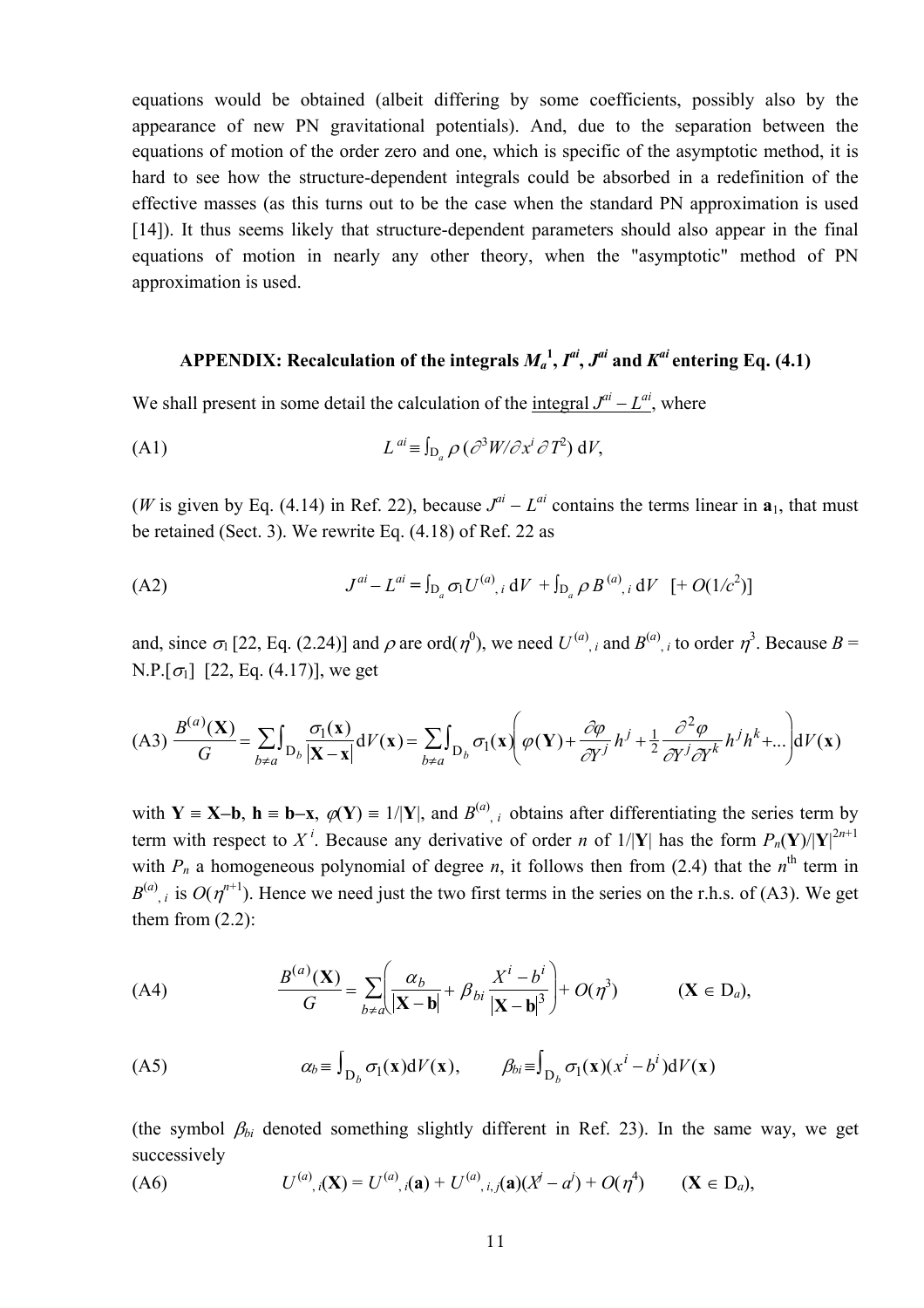(A7) 
$$
\int_{D_a} \sigma_1 U^{(a)}, \, dV = \alpha_a U^{(a)}, \, d\mathbf{a}) + \beta_{aj} U^{(a)}, \, i, j(\mathbf{a}) + O(\eta^4).
$$

The calculations [23b, Appendix A] give us in the present asymptotic framework for  $\eta$ :

(A8) 
$$
\alpha_a = M_a[\dot{\mathbf{a}}^2/2 + U^{(a)}(\mathbf{a})] + (8T_a + 11\epsilon_a)/3 + M_a^1 + O(\eta^3),
$$

(A9) 
$$
\beta_{ai} = M_a^1 (a_1^i - a^i) + I^{(a)}_{ij} \Omega^{(a)}{}_{jk} \dot{a}^k + \zeta_{ai} + O(\eta^2),
$$

(A10) 
$$
M_a^1 = \{ M_a[\mathbf{a}^2/2 + U^{(a)}(\mathbf{a})] + T_a \}_{T=0} + 2\varepsilon_a + O(\eta^3),
$$

in which  $\zeta_{ai}$  is defined in Ref. 23, but will cancel as there, and  $I^{(a)}_{ij}$  is the inertia tensor:

(A11) 
$$
I^{(a)}_{ij} \equiv \int_{D_a} \rho(x^i - a^i)(x^j - a^j) dV,
$$

and where  $T_a$  and  $\varepsilon_a$ , introduced by Fock [14, §74], are defined thus:

(A12) 
$$
T_a \equiv \int_{D_a} \rho \Omega_a dV = \Omega^{(a)}{}_{ik} \Omega^{(a)}{}_{jk} I^{(a)}{}_{ij}/2, \qquad \Omega_a(\mathbf{x}) \equiv \Omega^{(a)}{}_{ik} \Omega^{(a)}{}_{jk} (x^i - a^i)(x^j - a^j)/2,
$$

(A13) 
$$
\varepsilon_a \equiv \int_{D_a} \rho u_a dV / 2 = \int_{\text{space}} (grad u_a)^2 dV / 8 \pi G.
$$

From (A2), (A4) and (A7), it follows that

$$
(\mathbf{A14})\mathbf{J}^{ai} - \mathbf{L}^{ai} = GM_a \frac{\partial}{\partial X^i} \sum_{\mathbf{X} = \mathbf{a}} \sum_{b \neq a} \left[ \frac{\alpha_b}{|\mathbf{X} - \mathbf{b}|} + \beta_{bj} \frac{X^j - b^j}{|\mathbf{X} - \mathbf{b}|^3} \right] + \alpha_a \frac{\partial U^{(a)}}{\partial a^i} + \beta_{aj} \frac{\partial^2 U^{(a)}}{\partial a^i \partial a^j} + O(\eta^4).
$$

The two terms containing  $\beta_{bj}$  and  $\beta_{aj}$ , respectively, were already found in Ref. 23 [Eq. (2.17) there], but not retained, because both are of order  $\eta$  times (any of) the two other terms. In the absence of an asymptotic framework for the parameter η, we could then only compare *certain couples of terms,* without possibly assigning a definite order in  $\eta$  to an individual term, and we decided to retain only the term of the lowest order *in those couples*. Now we can easily evaluate the orders in  $\eta$ . Thus, we see on (A8)-(A10) that  $\alpha_a$  and  $\beta_{ai}$  are of order  $\eta^0$ , hence in (A14) the terms containing  $\beta_{bj}$  and  $\beta_{aj}$  are ord( $\eta^3$ ), as announced. The assumption of spherical symmetry has *not* been used yet. It gives us

$$
(A15) \tU^{(a)}(\mathbf{x}) = \sum_{b \neq a} GM_b \|\mathbf{x} - \mathbf{b}\|,
$$

(A16) 
$$
I^{(a)}_{ij} = \gamma_a \delta_{ij}, \quad \gamma_a = (4\pi/3) \int_0^{r_a} r^4 \rho_a(r) dr = \int_{D_a} r^2 \rho dV/3 \quad (r = |\mathbf{x} - \mathbf{a}|, \rho(\mathbf{x}) = \rho_a(r), \mathbf{x} \in D_a),
$$

$$
\zeta_{ai} = 0.
$$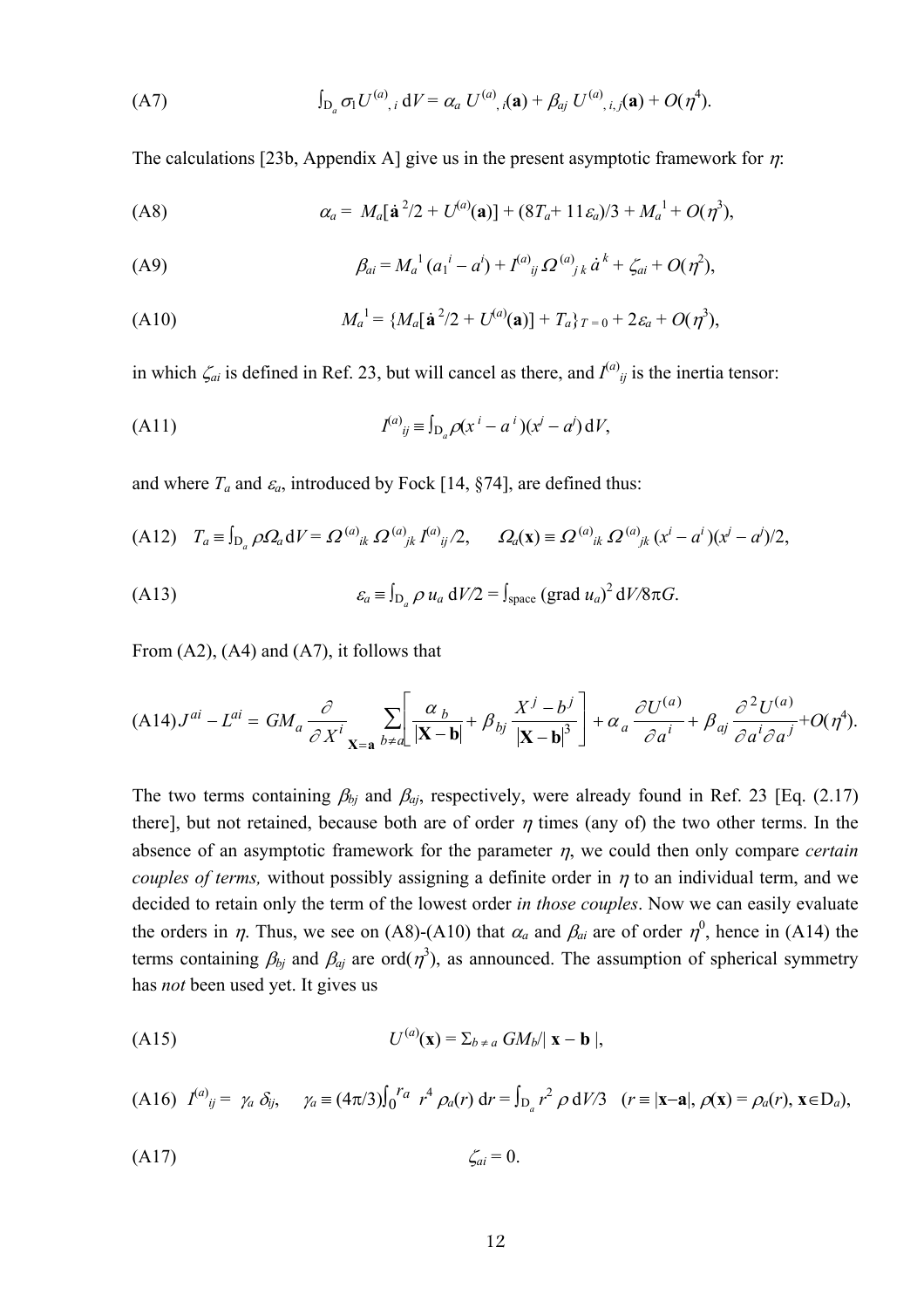There is no difficulty in adapting the calculation of the <u>integrals  $L^{ai}$  and  $I^{ai}$ </u> [23b, Appendix A] to ensure that  $L^{ai}$  and  $\dot{I}^{ai}$  are got at the required order  $\eta^3$ : using (2.4), (2.8) and (2.10), and considering as before a spherical field  $\rho$  in each of the separated bodies, we find that the only change is that the quadratic terms in the rotation velocity (in  $I^{ai}$ ) are not needed any more. Thus:

(A18) 
$$
L^{ai} = -(2/3)\varepsilon_a \ddot{a}^i - \frac{GM_a}{2} \sum_{b \neq a} M_b \left( \ddot{b}^k \frac{\partial^2 |\mathbf{a} - \mathbf{b}|}{\partial a^i \partial a^k} - \dot{b}^k \dot{b}^j \frac{\partial^3 |\mathbf{a} - \mathbf{b}|}{\partial a^i \partial a^k \partial a^j} \right) + O(\eta^4),
$$

(A19) 
$$
\dot{I}^{ai} = [M_a \dot{\mathbf{a}}^2/2 + 2T_a + 4\varepsilon_a] \ddot{a}^i + M_a \dot{\mathbf{a}} \ddot{a}^i + M_a \{\ddot{a}^i U^{(a)}(\mathbf{a}) + \dot{a}^i \frac{d}{dT} [U^{(a)}(\mathbf{a})]\} + o(\eta^3).
$$

The recalculation of the integral  $K^{ai}$  [23b, Appendix C] is more involved. We have [23]:

$$
(A20)K^{ai} = \int_{D_a} k_{ij}(p_{,j} + \rho U_{,j})dV + \int_{D_a} p U_{,i}dV + \int_{D_a} (-2U\rho U_{,i})dV - (d/dT)(\int_{D_a} \rho k_{ij}u^j dV) + \int_{D_a} \rho u^j u^k (k_{jk,i} - k_{ik,j})dV
$$

 $\equiv$   $K_1^{ai}$  +  $K_2^{ai}$  +  $K_3^{ai}$  -  $(d/dT)K^{ai}$  +  $K_4^{ai}$ .

One important change is that we need the space tensor  $k_{ij} = Uh_{ij}^1$ , hence also  $h_{ij}^1$  [22, Eq. (2.31)], to the order  $\eta^3$  (in Ref. 23 we used the lower-order estimate  $h^1_{ij} = n_i n_j [1 + O(\eta^2)]$ ). For spherical fields ρ, we get inside body (*a*):

(A21) 
$$
h^{1}_{ij}(\mathbf{x}) = n_{i}n_{j} \left(1 - \frac{2n_{k}U^{(a)}_{j,k}}{u^{'}_{a}(r)}\right) + \frac{n_{i}U^{(a)}_{j,j} + n_{j}U^{(a)}_{j,i}}{u^{'}_{a}(r)} + O(\eta^{4}), \quad \mathbf{n} = (\mathbf{x} - \mathbf{a})/|\mathbf{x} - \mathbf{a}|
$$

(the prime means derivative with respect to  $r = |{\bf x}-{\bf a}|$ ). Using (2.10) and the following relation of Fock [14, Eq. (73.15)], for which the order of the remainder is easily found:

(A22) 
$$
\rho [u_{a,i} + \Omega^{(a)}{}_{ik} \Omega^{(a)}{}_{jk} (x^j - a^j)] = p_{,i} + O(\eta^3),
$$

we simplify a few integrals, *e.g.* we get after multiplying numerator and denominator by *ni* :

(A23) 
$$
\int_0^{r_a} r^2 u_a p' / u'_a dr = 2\varepsilon_a / 4\pi + o(\eta).
$$

With the help of this trick, we obtain after somewhat lengthy, but otherwise easy calculations:

(A24) 
$$
K_1^{ai} = \left[\frac{10}{3}\varepsilon_a + \frac{5}{3}M_aU^{(a)}(\mathbf{a}) + \frac{2}{3}T_a - 2\zeta_a\right]U^{(a)}, i(\mathbf{a}) + o(\eta^3),
$$

(A25) 
$$
K_2^{ai} = (1/3)(\varepsilon_a - 2T_a)U^{(a)},i(\mathbf{a}) + O(\eta^4),
$$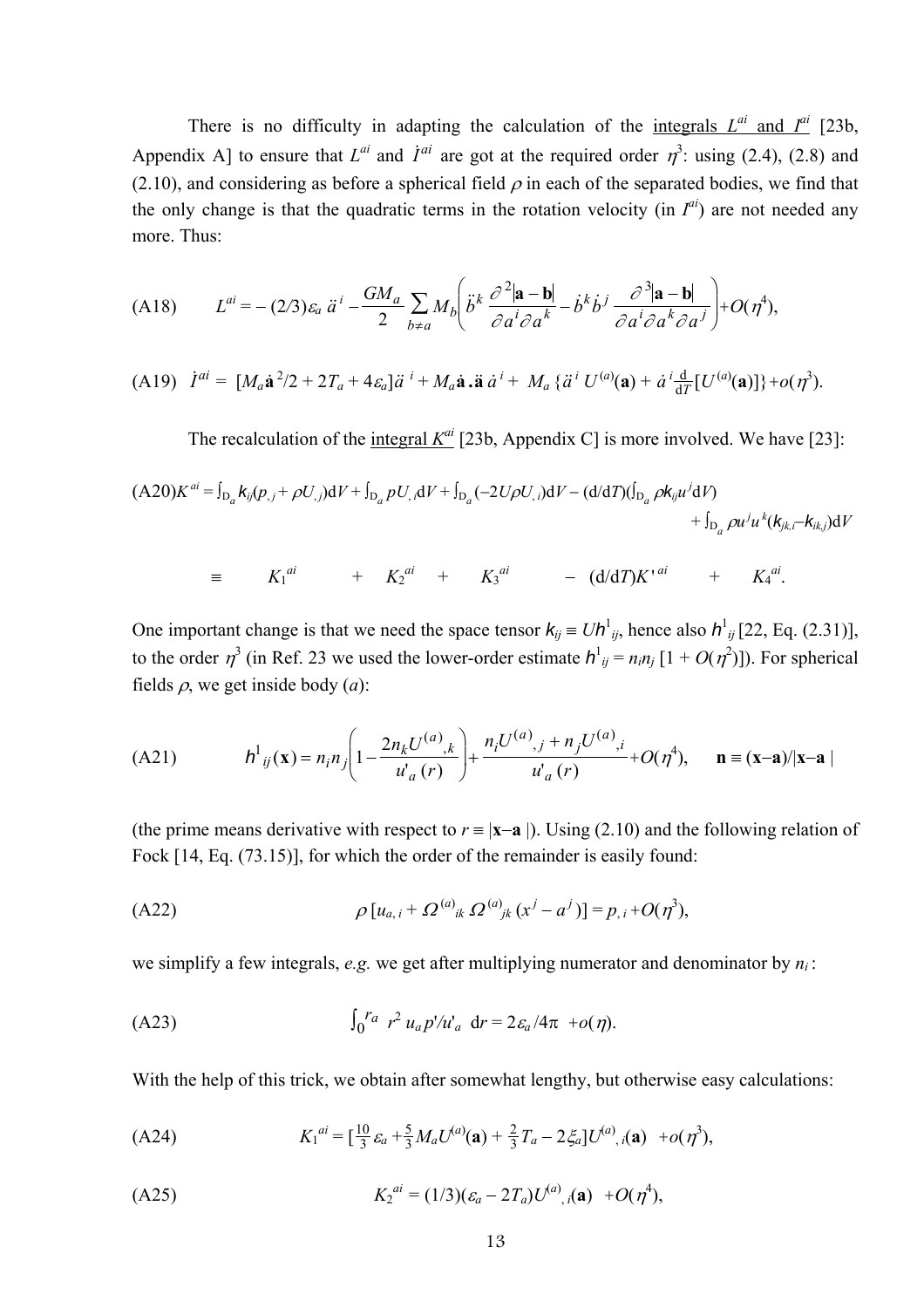(A26) 
$$
K_3^{ai} = [2\xi_a - 4\varepsilon_a - 2M_a U^{(a)}(\mathbf{a})]U^{(a)}, i(\mathbf{a}) + O(\eta^4),
$$

(A27) 
$$
\frac{d}{dT} K^{*ai} = \frac{d}{dT} \{ \left[ \frac{2}{3} \varepsilon_a + \frac{1}{3} M_a U^{(a)}(a) \right] \dot{a}^i \} + o(\eta^3),
$$

(A28) 
$$
K_4^{ai} = [M_a U^{(a)}(\mathbf{a}) + 2\varepsilon_a] \Omega^{(a)}_{ji} \dot{a}^j + (\frac{1}{3} M_a - \tau_a) [\dot{a}^j U^{(a)}_{,j}(\mathbf{a}) \dot{a}^i - \dot{\mathbf{a}}^2 U^{(a)}_{,i}(\mathbf{a})] + o(\eta^3).
$$

In these equations, the structure parameters  $\xi_a$  and  $\tau_a$  are defined thus:

(A29)

\n
$$
\xi_a \equiv - (4\pi/3) \int_0^{r_a} \rho_a \, u'_a \, r^3 \, \mathrm{d}r,
$$

(A30) 
$$
\tau_a \equiv [1/(3G)] \int_0^{r_a} u_a \{4r\mu_a/\mu_a(r) - [r\mu_a/\mu_a(r)]^2\} dr
$$
,  $\mu_a(r) \equiv 4\pi \int_0^{r} \rho_a(s) s^2 ds$ .

[Thus the zero-order mass  $M_a$  is just  $\mu_a(r_a)$ .] These expressions differ from the previously obtained ones [23] only by  $O(\eta^3)$  terms, except for  $K_1^{ai}$ . For  $K_1^{ai}$ , there is in (A24) an additional ord( $\eta^2$ ) term: (8/3) $\varepsilon_a U^{(a)}(a)$ , as compared with Ref. 23. The presence of ord( $\eta^2$ ) terms in the new expressions was *a priori* expected since  $h^1_{ij} - n_i n_j$  is ord $(\eta^2)$  [see Eq. (A21)]. Thus, the differences with the previous expressions do not reduce to adding higher-order terms. We point out again that this does not come from a calculation error in the previous work, but from the fact that an asymptotic framework for the parameter  $\eta$  was missing.

#### ACKNOWLEDGEMENT

The remarks of the referees allowed to improve the paper.

### **REFERENCES**

- [1] Newhall, X. X., Standish, E. M. and Williams J. G., *Astron. & Astrophys.,* **125**, 150 (1983).
- [2] Müller J., Schneider, M., Soffel, M. and Ruder, H., in *Relativistic Gravity Research* (J. Ehlers and G. Schäfer, eds., Springer, Berlin-Heidelberg-New York), 1992, pp. 87-99.
- [3] Lorentz, H. A. and Droste, J., *Versl. K. Akad. Wet. Amsterdam,* **26**, 392 and 649 (1917).
- [4] Einstein, A., Infeld, L. and Hoffmann, B., *Ann. Math.,* **39**, 65 (1938).
- [5] Damour, T., Soffel, M. and Xu, C., *Phys. Rev. D,* **43**, 3273 (1991).
- [6] Lestrade, J.-F. and Bretagnon, P., *Astron. & Astrophys.,* **105**, 42 (1982).
- [7] Moisson, X. and Bretagnon, P., *Cel. Mech. & Dyn. Astron.,* **80**, N° 3-4, 205 (2001).
- [8] Landau, L. and Lifchitz, E., *Théorie des Champs* (4<sup>th</sup> French edition, Mir, Moscow), 1989, pp. 427-435 and 443-444.
- [9] Weinberg, S., *Gravitation and Cosmology* (J. Wiley & Sons, New York), 1972, Pp. 233-241.
- [10] Mashhoon, M., Hehl, F. W. and Theiss, D. S., *Gen. Rel. Grav.,* **16**, 716 (1984).
- [11] Mashhoon, M. and Theiss, D. S., *Nuovo Cimento B,* **106**, 545 (1991).
- [12] Fock, V., *J. Phys. USSR,* **1**, 89 (1939) [*Zh. Eksp. Teor. Fiz.,* **9**, 375 (1939)].
- [13] Papapetrou, A., *Proc. Phys. Soc. A,* **64**, 57 (1951).
- [14] Fock, V., *The Theory of Space, Time and Gravitation* (2nd English edn., Pergamon, Oxford), 1964.
- [15] Damour, T., Soffel, M. and Xu, C., *Phys. Rev. D,* **45**, 1017 (1992).
- [16] Tulczyjew, W., *Acta Phys. Polon.,* **18**, 37 (1959).
- [17] Barker, B. M. and O'Connell, R. F., *Phys. Rev. D,* **12**, 329 (1975).
- [18] Spyrou, N., *Gen. Rel. Grav.,* **9**, 519 (1978).